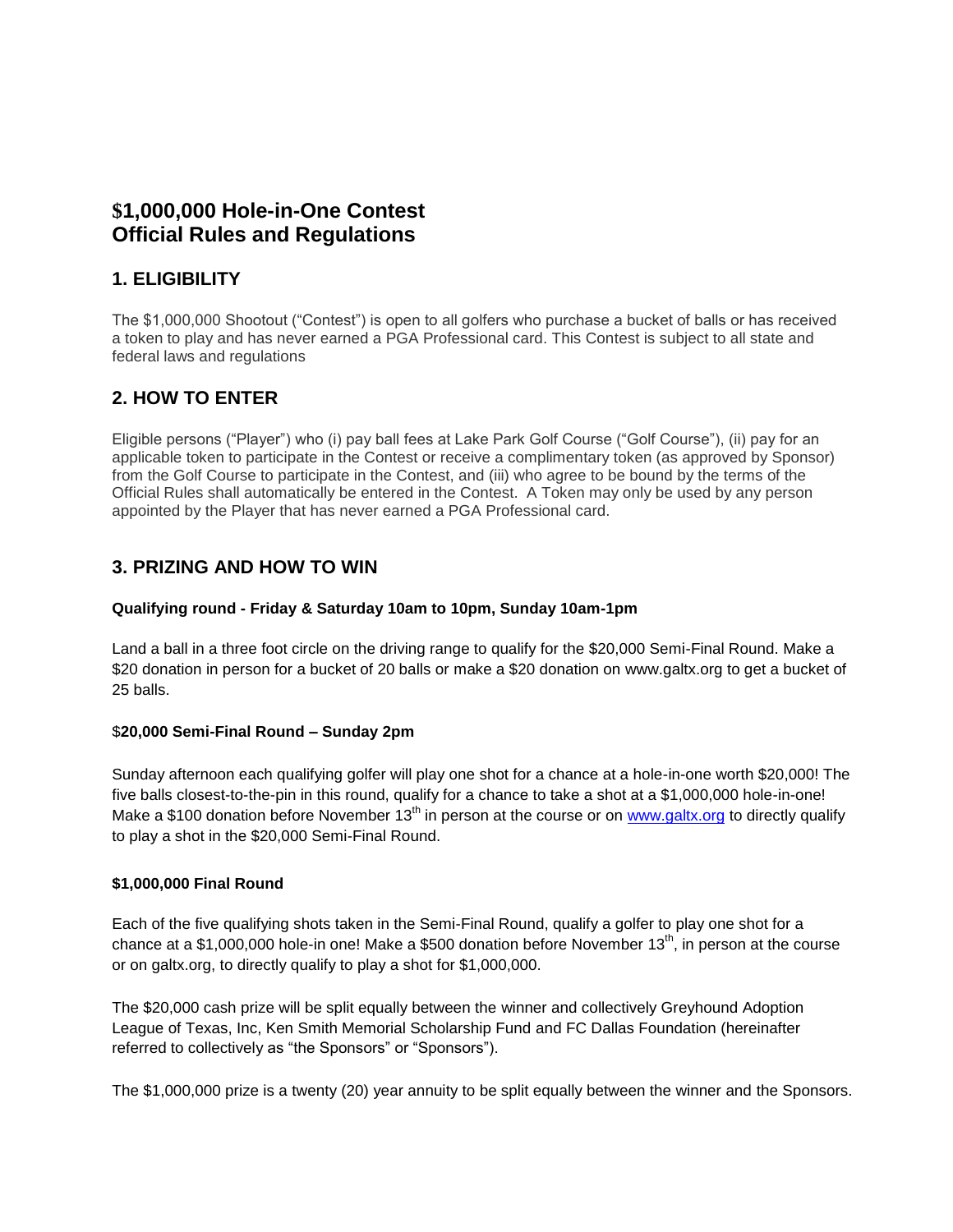## **4. RELEASES AND DISCLAMER**

#### *Contest Release*

By entering the Contest, participants agree to release, discharge and hold harmless Sponsors, and their affiliates, subsidiaries, agencies and their respective officers, directors, employees and agents, from any and all damages whether direct or indirect, which may be due to or arise out of participation in the Contest or any portion thereof, or the acceptance, use/misuse or possession of prizes. By participating, participants agree to be bound by these Official Rules and Regulations, including all eligibility requirements, and to the decisions of the Sponsors whose decisions are final and binding in all respects. Failure to comply with these rules may result in disqualification from the contest.

All federal, provincial and local laws and regulations apply. No responsibility or liability is assumed for any computer, telephone, cable, network, satellite, electronic or hardware or software malfunctions, failures, connections, traffic congestion, or unauthorized human intervention, or the incorrect or inaccurate capture of entry or other information, or the failure to capture any such information.

#### *Prize Release*

If a Participant wins a prize and accepts the prize, such acceptance shall mean full satisfaction of the entitlement as a Participant and winner in the Contest and the Participant fully discharges and forever releases Sponsors and their respective divisions, subsidiaries, affiliated and related companies and associates, direct or indirect, advertising and promotional agencies, any provincial authorities and all of their respective agents, partners, employees, representatives, shareholders, officers, directors, successors and assigns (collectively, the "Releasees"), of and from any and all claims, demands, losses, damages, actions or causes of action whatsoever, whether known or unknown, whether at law or in equity which they or their heirs, executors, administrators, successors or assigns may now or hereafter have against any of the Releasees in connection with the Prizes.

The Participant also acknowledges, without limiting the generality of the foregoing, that the Releasees will not be responsible for any injury, accident, or any other loss, damage or expense in connection with the participation in the Prizes including, without limitation, in respect of any medical care or treatment that the Releasees, or any person authorized by any of them, may administer to me in the event of injury or illness during my participation in the Prizes. The Participant also acknowledges that none of the Releasees has offered any warranty or guarantee respecting the Prizes and that the Participant will direct any claims he or she may have relating to the Prizes exclusively to the supplier, manufacturer or originator, as the case may be, of the Prizes.

Further, the Participant assumes all responsibility and liability for any loss, injury or damage to any persons or property, which results from the Participant's actions or omissions, whether negligent or otherwise, in connection with their participation in the Prizes.

Acceptance of the Prize shall be considered consent to the Sponsors to use, without further compensation to the Participant, name, city of residence, voice, statements and any photograph, film rendering or tape recording of the Participant, by or on behalf of Sponsors in connection with the Contest in any form of publication or display including, without limitation, newspapers and other publications, radio and television broadcasts, film releases and interactive media worldwide.

## **5. LIMITATION OF LIABILITY**

Sponsors will not be responsible for mail, telephone, technical, network, online, electronic, computer hardware or software interruptions or failures of any kind, misdirected, stolen, incomplete, incomprehensible or delayed Internet/e-mail computer transmissions on account of technical problems or